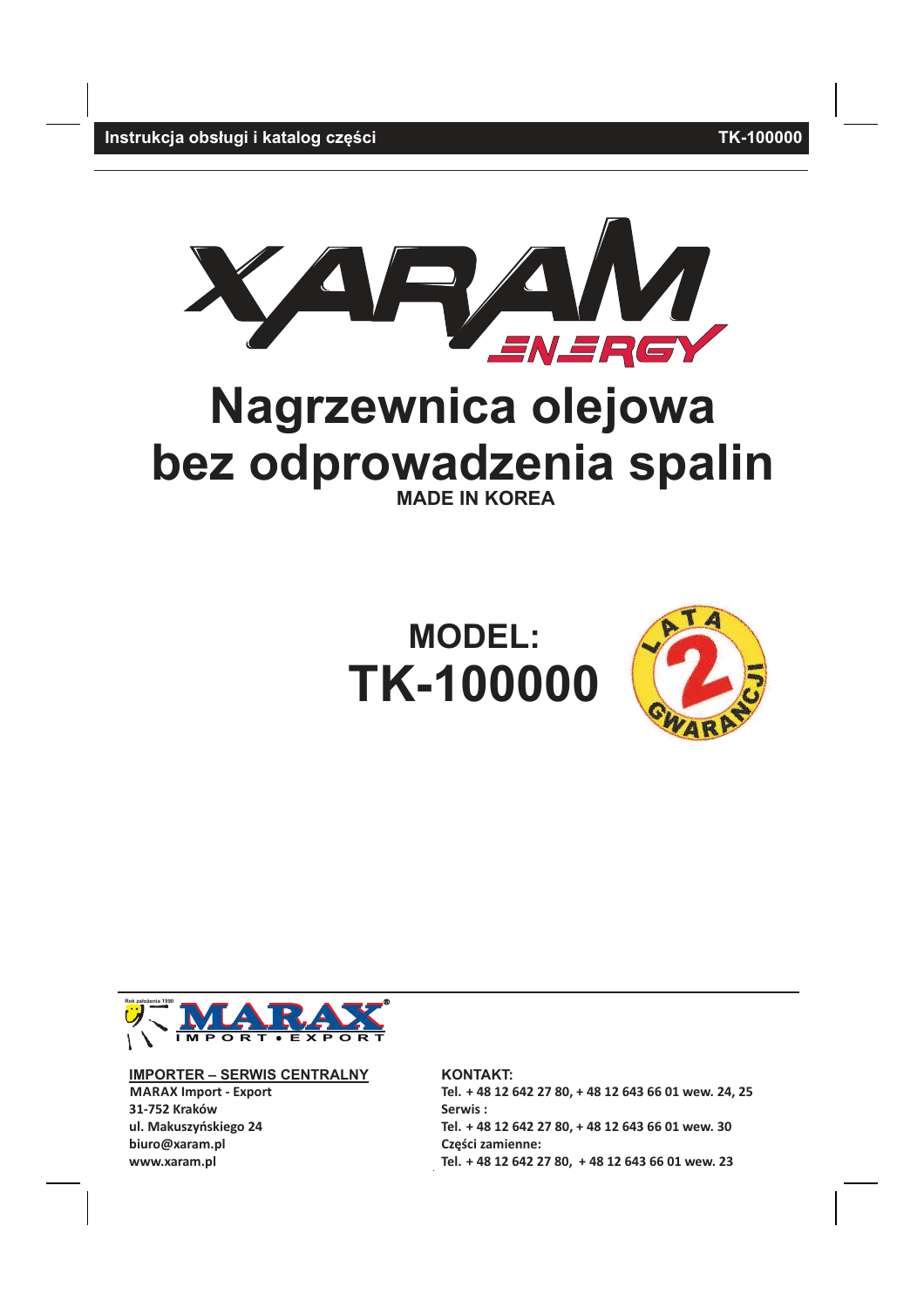# XARAM ENERGY TK-100000

# Zawartość instrukcji

### **UWAGA**

Dokładnie przeczytaj instrukcję obsługi, zanim przystąpisz do składania, użytkowania, lub serwisowania nagrzewnicy. Nieprawidłowe korzystanie z nagrzewnicy może doprowadzić do poważnych urazów. Zachowaj instrukcję do ponownego użytku.

## ∕!∖ ZAGROZENIA OGOLNE

Upewnij się że postępujesz zgodnie z instrukcją oraz ostrzeżeniami w niej zawartymi, w przeciwnym wypadku użytkownik naražony będzie na poważne urazy, lub śmierć w wyniku poparzenia, wybuchu, uduszenia, bądź zatrucia tlenkiem węgla. Tylko osoby, które rozumieją i przestrzegają tych instrukcji mogą użytkować lub serwisować tą nagrzewnicę. Jeżeli potrzebujesz jakichkolwiek dodatkowych informacji dotyczących tego urządzenia, skontaktuj się z jego dostawcą.

# **/!\UWAGA:**

Jest to nagrzewnica bez odprowadzania spalin. Używa ona powietrza (tlenu) z otoczenia, w którym jest użytkowana. Do jej prawidłowej pracy muszą być zapewnione odpowiednie warunki wentylacyjne. Dodatkowe informacje znajdują się na stronie 6.

# **/!\UWAGA:**

Ryzyko popoarzenia, zatrucia i wybuchu. Trzymaj elementy takie jak: materiały budowlane, papier lub tekturę w bezpiecznej odległości. Nigdy nie używaj nagrzewnicy w pomieszczeniach z benzyną, rozpuszczalnikami, rozcieńczalnikami farb, z łatwopalnymi lotnymi cząstkami pyłu, lub nieznanymi chemikaliami.

# <u>/!\ UWAGA:</u>

.<br>Nie włączaj nagrzewnicy bez wcześniejszego, dokładnego zapoznania się z poniższą instrukcją. Nie przestrzeganie<br>informacji w niej zawartych może doprowadzić do śmierci, poważnych uszkodzeń ciała, strat materialnych lub z wybuchu, ognia, poparzeń, uduszenia, lub zatrucia tlenkiem węgla. Tylko osoby, które rozumieją i przestrzegają instrukcji mogą użytkować lub serwisować nagrzewnicę.

Nie nadaje się do pracy w domu, lub samochodach turystycznych.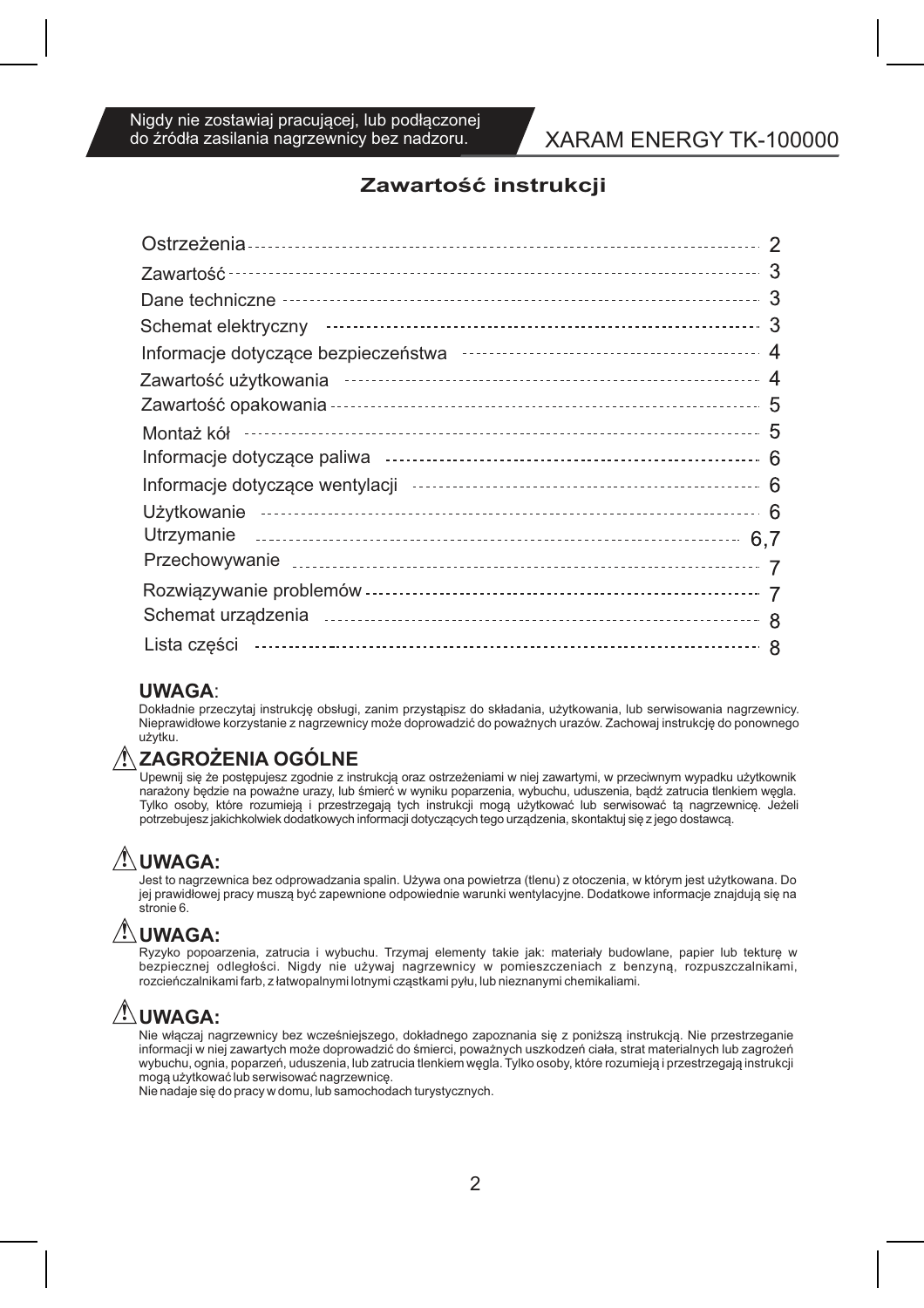Nigdy nie zostawiaj pracującej, lub podłączonej<br>do źródła zasilania nagrzewnicy bez nadzoru.

# XARAM ENERGY TK-100000

# **Dane techniczne**



# Specyfikacja

| Model               |        | <b>TK-100000</b> |
|---------------------|--------|------------------|
| Moc                 | kW     | 116              |
|                     | Btu/h  | 400,000          |
|                     | kcal/h | 100,000          |
| Zasilanie           | V/Hz   | 220~230/50       |
| Zużycie paliwa      | I/h    | 11.4             |
| Pojemność zbiornika |        | 80               |
| Zużycie energii     | W      | 276              |
| Waga netto          | kg     | 524              |
| Bezpiecznik         | VA     | 250/5            |
| Wymiary (dłxszxwys) | mm     | 1215x685x860     |



# **Schemat elektryczny**

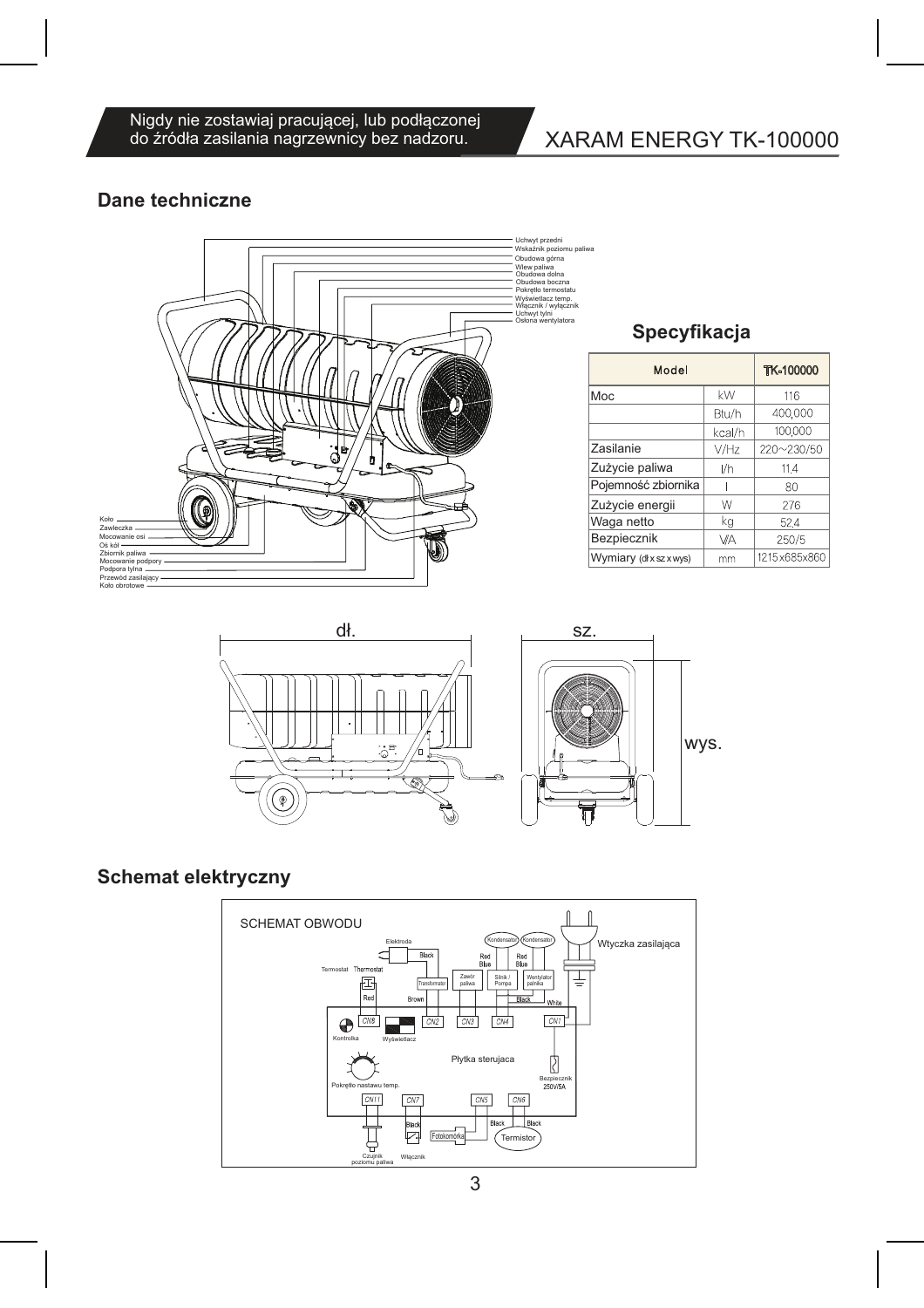Nigdy nie zostawiaj pracującej, lub podłączonej do źródła zasilania nagrzewnicy bez nadzoru.

# XARAM ENERGY TK-100000

### Informacje bezpieczeństwa

Ostrzeżenie: Zatrucie tlenkiem węgla może doprowadzić do śmierci!

Nagrzewnica olejowa bez odprowadzenia spalin. Zaprojektowana jest do tymczasowego ogrzewania budynków w trakcie budowy lub naprawy, ciężkich miejsc pracy lub pracy na zewnątrz. Brak odprowadzenia spalin oznacza, że wszystkie produkty spalania nagrzewnicy wydalane są w ogrzewaną przestrzeń. To urządzenie szacowane jest na 98% sprawności spalania, ale produkuje niewielką ilość tlenku węgla. Tlenek węgla jest trujący. Ludzie mogą tolerować jedynie niewielkie dawki tlenku węgla, wiec nagrzewnica może pracować tylko w dobrze wentylowanych miejscach. Praca w nieprawidłowych warunkach wentylacyjnych może doprowadzić do śmierci! Wczesne objawy zatruciem tlenkiem węgla przypominają objawy grypy. Są to: bóle głowy, zawroty, pieczenie w nosie i oczach, nudności. wysuszone usta i gardło.

Jeżeli nagrzewnica używana jest w obecności innych osób, upewnij się że znają one wszystkie wskazówki bezpieczeństwa, procedury działania i zagrożenia. Niektórzy ludzie są bardzie podatni na działanie tlenku węgla niż inni. Są to: kobiety w ciąży, ludzie ze schorzeniami serca i płuc, ludzie chorzy na anemię, osoby pod wpływem alkoholu lub pracujący na wysokościach.

- Przed każdym uruchomieniem upewnij się że nagrzewnica nie jest w żaden sposób uszkodzona.

NIE WŁACZAJ uszkodzonej nagrzewnicy.

- NIE modyfikuj nagrzewnicy lub nie używaj jej gdy jej stan różni się od oryginalnego.

Używaj tylko odpowiedniego oleju opałowego lub napedowego. Lecz w przypadku oleju napedowego, nagrzewnica może nie pracować dobrze w Specjalnych warunkach.

- Nigdy nie używaj benzyny, nafty, rozcieńczalników farb, alkoholu lub innych paliw innego źródła niż zalecane.

- Tylko do użytku zewnętrznego, lub wewnątrz dobrze wentylowanych pomieszczeń. Zapewnij co najmniej 0,3 m2 otwartej przestrzeni dla każdego 100,000 Btu (strona 6)

- NIGDY nie używaj nagrzewnicy wewnątrz zamkniętych mieszkań.

- Używaj nagrzewnicy w taki sposób, aby nie miała ona styczności z wodą lub deszczem.

- Ogrzewana przestrzeń nie może mieć styczności z benzyną, rozpuszczalnikami, lub innymi łatwopalnymi oparami i cieczami. Kurz jest palny. Nie używaj nagrzewnicy w mocno zakurzonych miejscach.

Minimalne odległości nagrzewnicy od innych przedmiotów, przeszkód: Góra: 2 m. **Boki: 1,5m.** Przód: 4 m

- Używaj tylko na równych i stabilnych podłożach.

- Nie zasłaniaj wyjścia i wejścia powietrza do nagrzewnicy. Nie używaj nagrzewnicy oklejonej taśmą.

- NIGDY nie zostawiaj nagrzewnicy bez nadzoru.

- Trzymaj dzieci i zwierzęta z dala od nagrzewnicy.

- Aby zapobiec wszelkim obrażeniom, używaj rekawic gdy przestawiasz nagrzewnicę. Nigdy nie przemieszczaj działającej lub gorącej nagrzewnicy, w przeciwnym wypadku istnieje ryzyko poparzeń.

### Zasady użytkowania

Układ paliwowy: Ta nagrzewnica wyposażona jest w pompę paliwa. napedzana przez silnik. Pompa pobiera paliwo ze zbiornika i przepycha je poprzez dysze pod wysokim ciśnieniem (7~12kg/cm2). Paliwo jest rozpryskiwane do komory spalania w postaci mgiełki.

Zapalnik: Transformator wysokiego napięcia wysyła sygnał do elektrody zapłonowej. Iskra powstała na elektrodzie zapala mieszankę paliwa z powietrzem w komorze spalania.

Zabezpieczenie układu elektrycznego: Elektryczny system nagrzewnicy chroniony jest bezpiecznikiem, który przeciwdziała uszkodzeniom. Jeżeli nagrzewnica nie chce się włączyć, sprawdź bezpiecznik jako pierwszy i wymień go gdy jest to konieczne  $(\text{strona } 6)$ .

Czujnik płomienia: Nagrzewnica używa fotokomórki by "zobaczyć" czy jest płomień w komorze spalania. Gdy płomień wygaśnie, sensor odetnie prąd i nagrzewnica wyłączy się.

System powietrza: Nagrzewnica wyposażona jest w wentylator nadmuchowy i wentylator chłodzący. Wentylator nadmuchowy dostarcza wystarczającą ilość powietrza do komory spalania by zapewnić perfekcyjne spalanie paliwa. Niebieski odcień płomienia oznacza zazwyczaj zbyt dużą ilość powietrza w komorze, która<br>może prowadzić do awarii zapłonu. Z drugiej strony żółty odcień płomienia spowoduje kopcenie i silny zapach paliwa, ze względu na niekompletne spalanie, spowodowane zbyt małą ilością powietrza w komorze. W związku z tym że temperatura w komorze spalania sięga bardzo wysokich wartości podczas spalania paliwa, wentylator chłodzący musi być włączony razem z wentylatorem nadmuchowym.

System kontroli temperatury: Na obudowie nagrzewnicy znajduje się termostat ze wskaźnikiem temperatury. Nagrzewnica wyłączy się automatycznie gdy temperatura na zewnątrz osiągnie ta ustawiona na termostacie i włączy się ponownie gdy temperatura na zewnątrz spadnie poniżej wartości na termostacie.

System ochrony przed przegrzaniem: Nagrzewnica wyposażona jest w system ochrony przed przegrzaniem. Jeżeli temperatura wewnątrz nagrzewnicy osiągnie 80~90 stopni C, nagrzewnica automatycznie wyłączy się i wyświetli komunikat błędu na panelu kontrolnym.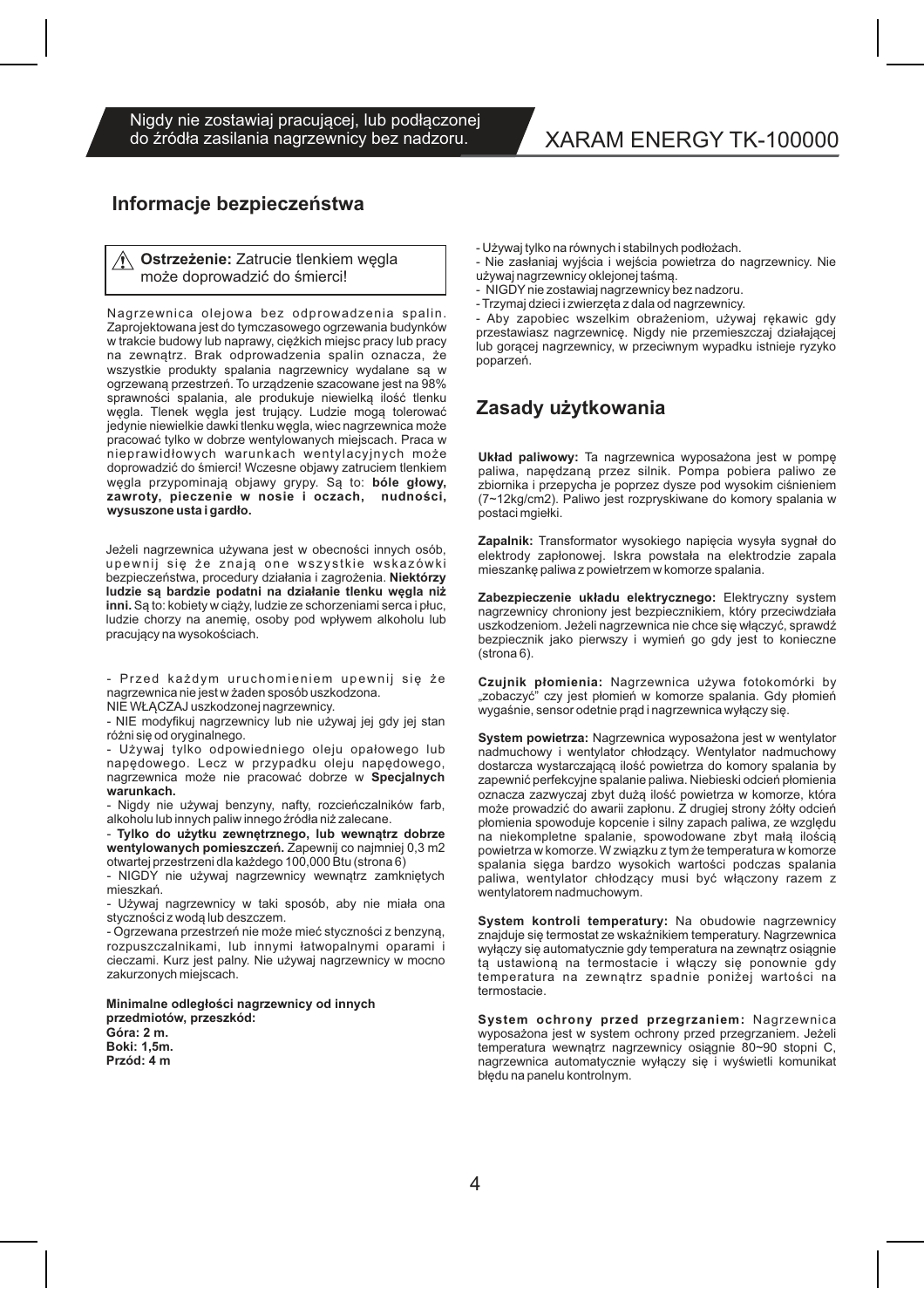#### Nigdy nie zostawiaj pracującej, lub podłączonej do źródła zasilania nagrzewnicy bez nadzoru.

# XARAM ENERGY TK-100000

# Wypakowanie nagrzewnicy

Wyciągnij nagrzewnicę i wszystkie jej elementy z kartonu.

Sprawdź czy w kartonie znajdowały się wszystkie elementy jak na rysunku nr 4. Jeżeli niczego nie brakuje za pomocą wkrętaka przykręć uchwyty nagrzewnicy do obudowy.

UWAGA: Zachowaj karton, oraz jego elementy do przyszłego użytku.



### Montaż kół



- \* Narzędzia potrzebne do montażu
- Wkrętak krzyżakowy, klucz M6
- cążki płaskie

1) Po rozpakowaniu, połącz koła z końcówkami osi i podłóż podkładki. Włóż zawleczki w otwory na końcach osi i zagnij końcówki zawleczek za pomocą cążków.

2) Przymocuj oś do spodu nagrzewnicy za pomocą uchwytów osi i dokręć śrubkami.

3) Ustaw tylną rurę nagrzewnicy, by była na tym samym poziomie co przednie koła i dokręć ją.

\* Używaj hamulca na obrotowym kółku nagrzewnicy by zapobiec przesuwaniu się nagrzewnicy. W przypadku używania nagrzewnicy na pochyłościach użyj klinów pod koła dla pewności.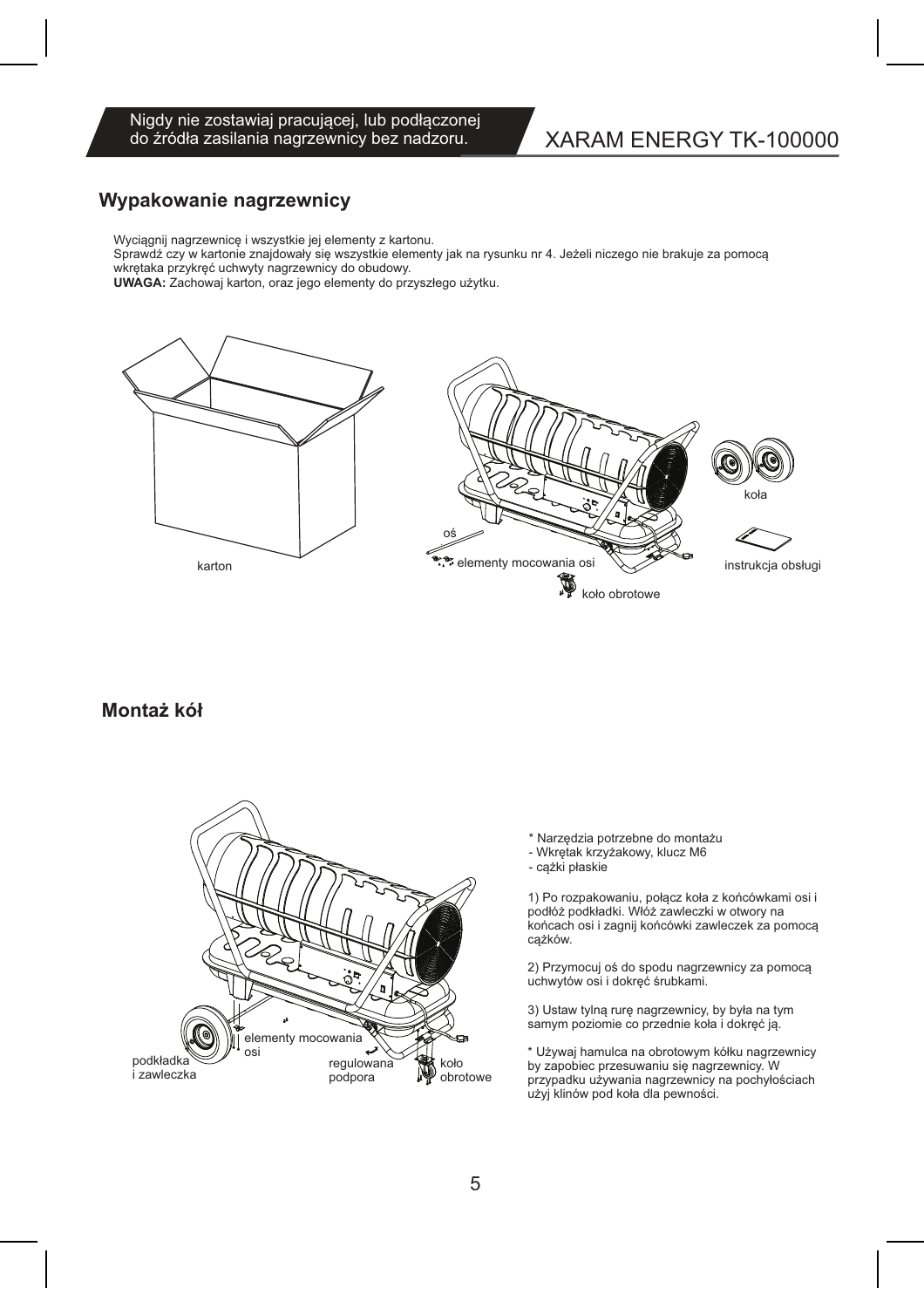#### **Paliwo**

Do pracy tej nagrzewnicy używaj tylko oleju opałowego lub oleju napedowego. Olej opałowy jest jednak lepszym paliwem niż olej napedowy.

W ekstremalnie niskich temperaturach, paliwo diesla gęstnieje szybciej niż olej opałowy i może spowodować defekt dvszv.

Nigdy nie przechowuj paliwa w pomieszczeniach mieszkalnych. Paliwo powinno być przechowywane w dobrze wentylowanych pomieszczeniach poza przestrzenią życiową.

Nigdy nie narażaj przechowanego paliwa na bezpośredni kontakt ze słońcem lub innego źródła ciepła.

Nigdy nie używaj paliwa pozostałego z poprzedniego sezonu grzewczego. Paliwo traci swoje właściwości wraz z upływem czasu.

Stare paliwo nie będzie dobrze spalać się w tej nagrzewnicy.

 $\bigwedge'$ **UWAGA!** Nigdy nie używaj paliw takich jak: benzyna, alkohol, rozpuszczalniki farb, lub innych pozostałych pochodnych benzyny do zasilania tej nagrzewnicy. Są to paliwa lotne, które mogą spowodować wybuch lub niekontrolowany płomień.

#### Tankowanie nagrzewnicy

Nigdy nie napełniaj nagrzewnicy paliwem wewnątrz pomieszczeń. Rób to zawsze na zewnątrz. Upewnij się, że nagrzewnica podczas napełniania stoi na równym podłożu. Nigdy nie przelewaj zbiornika.

Dobrym pomysłem jest odpalanie nagrzewnicy za pierwszym razem na zewnątrz. Pozwoli to wszystkim paliwom używanym podczas produkcji tej nagrzewnicy do wypalenia się w bezpiecznym środowisku. Pierwsze odpalenie nagrzewnicy powinno trwać co najmniej 10 minut.

**UWAGA!** NIGDY NIE NAPEŁNIAJ NAGRZEWNICY PALIWEM PODCZAS PRACY LUB GDY WCIAŻ JEST GORACA. MOŻE TO DOPROWADZIĆ DO POWSTANIA OGNIALUB WYBUCHU.

### Wentylacja

 $\sqrt{!}$  UWAGA! Dbaj o to aby do ogrzewanej pomieszczenia zawsze był dopływ świeżego powietrza.

Wieksza ilość nagrzewnic wymaga wiekszej ilości świeżego powietrza.

### **Użytkowanie**

#### Aby uruchomić nagrzewnicę należy:

1. Napełnić zbiornik paliwa olejem opałowym aż do poziomu "F" na wskaźniku.

2. Upewnić się że korek paliwa jest właściwie zamocowany.

3. Podłączyć przewód zasilający do gniazdka. Przełączyć pokrętło regulacji na maksimum.

4. Przełączyć włącznik na pozycję "ON". Na wyświetlaczu pojawi się komenda "ON", a po upływie paru minut wyświetlacz pokaże aktualną temperaturę.

5. Przestawić pokrętło termostatu na żądaną temperaturę, wtedy zapali się lampka i nagrzewnica rozpocznie prace. Wyświetlacz będzie pokazywał aktualną i żądaną temperaturę na zmiane.

UWAGA: Elektryczne komponenty tej nagrzewnicy chronione są za pomocą bezpiecznika zamontowanego w płycie głównej. Jeżeli nagrzewnica nie włączy się, sprawdź bezpiecznik jako pierwszy i wymień gdy jest to konieczne. Sprawdź również źródło zasilania by upewnić się że odpowiednie napięcie dostarczane jest do nagrzewnicy.

### **Wyłacznie nagrzewnicy**

1. Przełącz włącznik na pozycje "OFF". Proces spalania zostanie zatrzymany i rozpocznie się proces chłodzenia (ok. 4- $5$  min).

2. Kiedy proces chłodzenia dobiegnie końca (wentylator zatrzyma się), wtedy będzie bezpieczne odłączenie nagrzewnicy od źródła zasilania.

 $\sqrt{2}$  **UWAGA!** NIE WYŁĄCZAJ ŹRÓDŁA ZASILANIA LUB NIE ODŁĄCZAJ OD NIEGO NAGRZEWNICY DOPÓKI PROCES CHŁODZENIA NIE SKOŃCZY SIĘ.

Odłączenie nagrzewnicy od źródła zasilania przed zakończeniem procesu chłodzenia może spowodować przegrzanie i uszkodzenie nagrzewnicy, co może spowodować utrate qwarancji.

### **Utrzymanie**

AUWAGA! NIGDY NIE ZAJMUJ SIE SERWISOWANIEM NAGRZEWNICY W MOMENCIE GDY NAGRZEWNICA WCIĄŻ JEST GORĄCA LUB PODŁĄCZONA JEST DO ŹRÓDŁA ZASILANIA.

Używaj tylko oryginalnych części zamiennych. Używanie zamienników lub części innego rodzaju może spowodować niepoprawne działanie i spowodować utrate gwarancji. Zalecane jest stosowanie się do poniższych instrukcji:

Paliwo/Zbiornik paliwa - Przepłukaj zbiornik co 200 godzin pracy. Nie używaj wody do płukania zbiornika. Użyj świeżego paliwa, a następnie wysusz zbiornik.

Filtry - Filtr paliwa i filtr oleju powinny być czyszczone co najmniej dwa razy na sezon grzewczy poprzez płukanie ich w<br>czystej benzynie lub oleju. Stosowanie zanieczyszczonego paliwa spowoduje potrzebę częstszego czyszczenia filtrów.

Łopatki wentylatora - Uwaga! Nigdy nie serwisuj nagrzewnicy gdy wciąż jest gorąca lub podłączona do źródła zasilania. čopatki wentylatora powinny być czyszczone co najmniej raz na sezon grzewczy, zależnie od panujących warunków.

Usuń zgromadzony na łopatkach kurz i brud wilgotną szmatką, uważając by nie wygiąć żadnej z łopatek. Upewnij się że łopatki sa suche przed ponownym uruchomieniem nagrzewnicy.

Pompa paliwa - Wyczyść filtr w pompie co każde 200 godzin pracy. Możesz dostosować ciśnienie pompy za pomocą klucza. Optymalne ciśnienie jest ustawiane jednak bezpośrednio w fabryce, wiec zmiany nie są potrzebne. Jeżeli chcesz je zmienić zainstaluj najpierw ciśnieniomierz i ustaw je na poziomie pomiedzy 7~10 kg/cm.

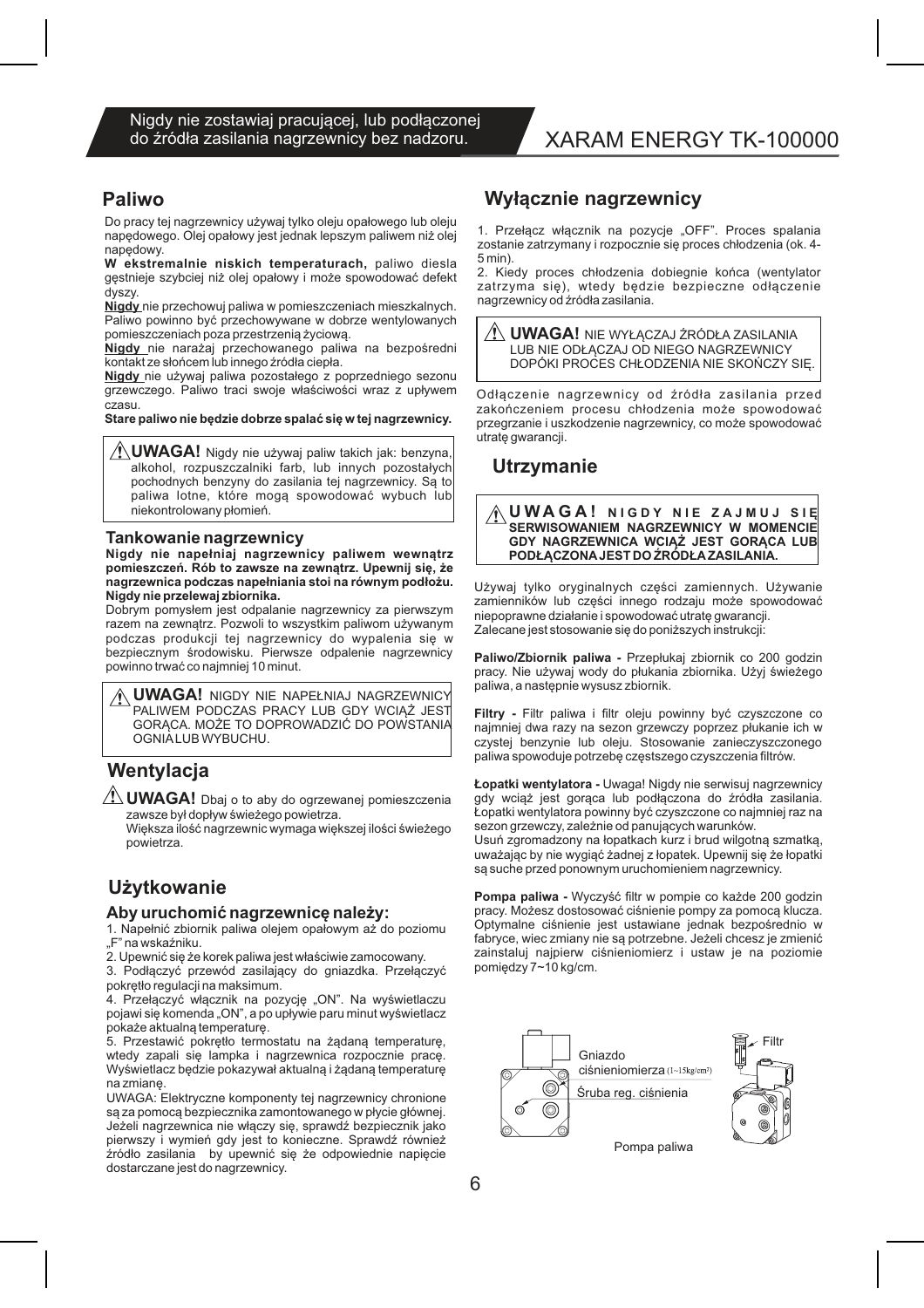#### Nigdy nie zostawiaj pracującej, lub podłączonej do źródła zasilania nagrzewnicy bez nadzoru.

Filtr paliwa - Filtr paliwa może zostać odłączony poprzez przekręcenie w kierunku ruchu wskazówek zegara jak na rysunku poniżej.

Filtr paliwa zamontowany jest na zewnątrz nagrzewnicy, by łatwo można było zobaczyć stan jego zabrudzenia. Gdy filtr jest zanieczyszczony, potrzebne jest jego przemycie w benzynie lub oleju opałowym. Gdy filtr jest już czysty, zamontuj filtr ponownie. Jeżeli istnieje przeciek powietrza dopływ paliwa może być słaby.



Dysze - dysze powinny być czyszczone lub wymieniane co najmniej raz na sezon grzewczy. Zanieczyszczone paliwo spowoduje zapchanie się dyszy i dysza będzie wymagać natychmiastowej wymiany.

By wyczyścić brud z dyszy, dmuchnij powietrzem z kompresora we front dyszy. Może być konieczne namoczenie dyszy w czystym oleju opałowym, by wypłukać z niej czasteczki brudu.

Elektroda zapłonowa - wyczyść i ustaw odległość drutów elektrody co 600 godzin pracy.

Po wyjęciu elektrody z nagrzewnicy wyczyść końcówki szczotką drucianą. Ustaw odległość końcówek elektrody na  $3.5$  mm.



Fotokomórka - Fotokomórka powinna być czyszczona przynajmniej raz na sezon grzewczy, lub częściej w zależności od warunków. Użyj bawełnianej szmatki namoczonej w wodzie lub w alkoholu by przeczyścić soczewkę fotokomórki. Prawidłowe ustawienie fotokomórki pokazuje rysunek 9.



# XARAM ENERGY TK-100000

### Przechowywanie nagrzewnicy

- 1. Odkreć korek paliwa
- 2. Wylej paliwo ze zbiornika.

3. Za pomocą niewielkiej ilości oleju opałowego przepłucz wnętrze zbiornika paliwa. Wylej pozostałość ze zbiornika. NIGDY NIE MIESZAJ PALIWA Z WODĄ, gdyż spowoduje to rdzewienie wewnątrz zbiornika paliwa.

4. Osusz zbiornik kompletnie.

#### Nigdy nie przechowuj pozostałości paliwa z sezonu grzewczego. Używanie starego paliwa może uszkodzić nagrzewnice.

#### Nagrzewnicę przechowuj w suchym i dobrze wentylowanym pomieszczeniu

Upewnij się, że miejsce przechowywania nagrzewnicy jest wolne od kurzu i żrących oparów. Zapakuj nagrzewnicę w oryginalny karton. Trzymaj instrukcję obsługi w łatwo dostępnym miejscu.

### Rozwiązywanie problemów

| Błąd           | Przyczyna                                                 | Czynność                                                                                                                            |  |
|----------------|-----------------------------------------------------------|-------------------------------------------------------------------------------------------------------------------------------------|--|
|                | Błąd włącznika nagrzewnicy                                |                                                                                                                                     |  |
| EO             | Moc jest dostarczana gdy<br>przełącznik jest włączony     | Po odłączeniu nagrzewnicy od źródła<br>zasilania, przełącz włącznik w pozycję<br>Wyłączony. Podłącz nagrzewnicę i włącz ją ponownie |  |
|                | Detektor płomienia (Błąd fotokomórki)                     |                                                                                                                                     |  |
| F <sub>1</sub> | 1. Uszkodzona fotokomórka                                 | 1. Wymień fotokomórkę                                                                                                               |  |
|                | 3. Niekompletne spalanie                                  | 2. Wymień paliwo na czyste                                                                                                          |  |
|                | 3.Zanieczyszczenie fotokomórki                            | 3. Wyczyść fotokomórke                                                                                                              |  |
|                | 4. Zanieczyszczenie filtra paliwa 4. Wyczyść filtr paliwa |                                                                                                                                     |  |
|                |                                                           | 1. Sprawdź przewód zapalnika                                                                                                        |  |
|                | -Problem z zapłonem                                       | 2. Wyczyść lub wymień<br>elektrodę zapłonową                                                                                        |  |
| F <sub>2</sub> | Błąd czujnika temperatury                                 |                                                                                                                                     |  |
|                | 1. Czujnik odłączył się                                   | 1. Podłącz czujnik z powrotem                                                                                                       |  |
|                | 2.Awarja czujnika                                         | Wymień czujnik                                                                                                                      |  |
| E <sub>3</sub> | Awaria czujnika przegrzania                               |                                                                                                                                     |  |
|                |                                                           | Niezwykłe przegrzanie wewnętrzne   - Uruchom ponownie po schłodzeniu                                                                |  |
| E6             | Czujnik pływaka                                           |                                                                                                                                     |  |
|                | Zbyt mała ilość paliwa                                    | Uzupełnij paliwo                                                                                                                    |  |
| LO             | W przypadku gdy poniżej 9 st. C                           | Norma                                                                                                                               |  |
| Hi             | W przypadku gdy powyżej 50 st. C                          | Norma                                                                                                                               |  |
| Miganie        | Usterka płyty sterującej                                  | 1. Sprawdź płytę sterującą<br>2. Włącz po resecie nagrzewnicy                                                                       |  |